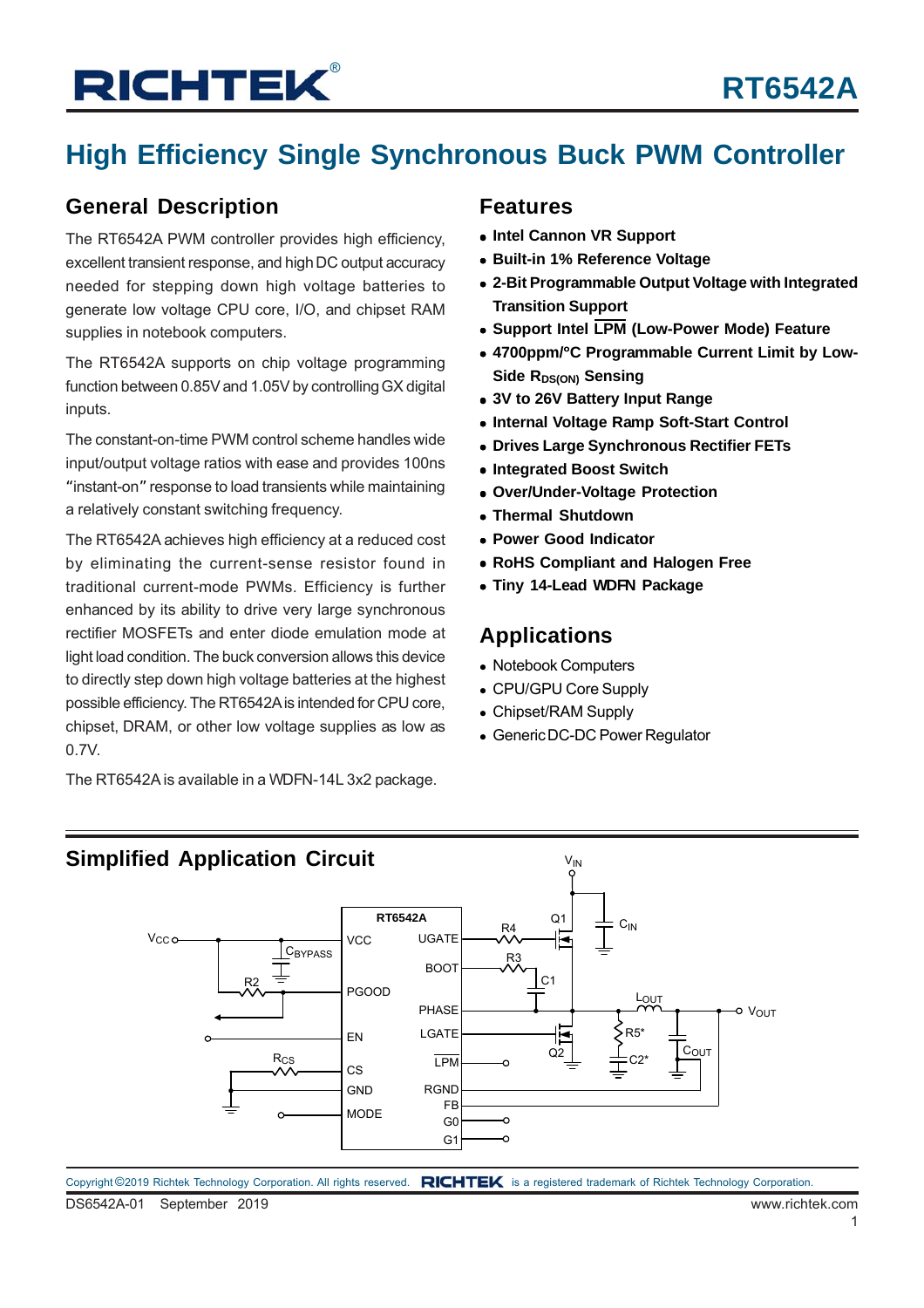



### **Ordering Information**

 $RT6542A$  $\Box$  $\Box$ 

Package Type QW : WDFN-14L 3x2 (W-Type)

(Exposed Pad-Option 1)

Lead Plating System G : Green (Halogen Free and Pb Free)

Note :

Richtek products are :

- RoHS compliant and compatible with the current require ments of IPC/JEDEC J-STD-020.
- Suitable for use in SnPb or Pb-free soldering processes.

## **Pin Configuration**

(TOP VIEW)



WDFN-14L 3x2

### **Marking Information**

0V : Product Code

0VW

W : Date Code

|  | <b>Functional Pin Description</b> |  |
|--|-----------------------------------|--|

| Pin No.          | <b>Pin Name</b> | <b>Pin Function</b>                                                                                                                                      |
|------------------|-----------------|----------------------------------------------------------------------------------------------------------------------------------------------------------|
| 1                | <b>MODE</b>     | VCCIO/VPRIMCORE/V1.05A select pin.                                                                                                                       |
| $\overline{2}$   | <b>PGOOD</b>    | Open drain power good indicator. High impedance indicates power is good.                                                                                 |
| 3                | EN              | PWM enable control input. Do not leave this pin floating.                                                                                                |
| 4                | <b>LPM</b>      | Low power mode control pin.                                                                                                                              |
| 5                | <b>BOOT</b>     | BOOT bootstrap supply for high-side gate driver.                                                                                                         |
| 6                | <b>UGATE</b>    | High-side gate driver output.                                                                                                                            |
| 7                | <b>PHASE</b>    | Switch node. External inductor connection for VDDQ and behave as the<br>current sense comparator input for Low-Side MOSFET R <sub>DS(ON)</sub> sensing.  |
| 8                | <b>LGATE</b>    | Low-side gate driver output.                                                                                                                             |
| 9                | <b>VCC</b>      | Supply voltage input for the analog supply and LGATE gate driver.                                                                                        |
| 10               | G <sub>0</sub>  | 2-bit input pin.                                                                                                                                         |
| 11               | G <sub>1</sub>  | 2-bit input pin.                                                                                                                                         |
| 12               | <b>RGND</b>     | Remote voltage sense ground pin.                                                                                                                         |
| 13               | <b>FB</b>       | Output voltage feedback input. Connect VOUT to converter output node.                                                                                    |
| 14               | <b>CS</b>       | Current limit threshold setting input. Connect a setting resistor to GND and the<br>current limit threshold is equal to 1/10 of the voltage at this pin. |
| 15 (Exposed Pad) | <b>GND</b>      | Ground. The Exposed Pad must be soldered to a large PCB and connected to<br>GND for maximum power dissipation.                                           |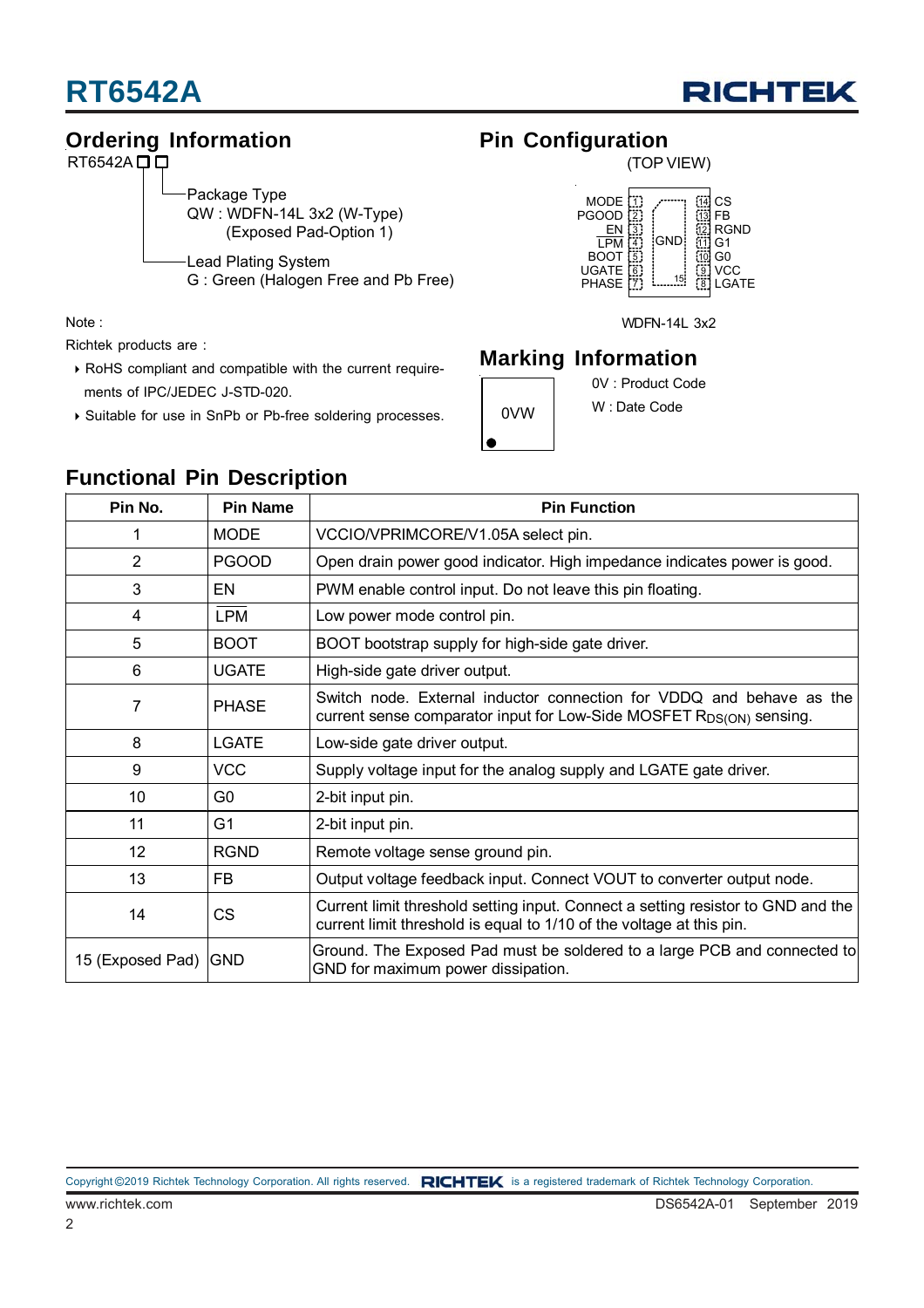### **Functional Block Diagram**



## **Operation**

The RT6542A is a constant on-time synchronous stepdown controller. In normal operation, the high-side N-MOSFET is turned on when the output voltage is lower than VREF, and is turned off after the internal one-shot timer expires. While the high-side N-MOSFET is turned off, the low-side N-MOSFET is turned on to conduct the inductor current until next cycle begins.

### **Soft-Start (SS)**

For internal soft-start function, an internal current source charges an internal capacitor to build the soft-start ramp voltage. The output voltage will track the internal ramp voltage during soft-start interval.

### **PGOOD**

The power good output is an open-drain architecture. When the soft-start is finished, the PGOOD open-drain output will be high impedance.

### **Current Limit**

The current limit circuit employs a unique "valley" current sensing algorithm. If the magnitude of the current sense signal at PHASE is above the current limit threshold, the PWM is not allowed to initiate a new cycle. The current limit threshold can be set with an external voltage setting resistor on the CS pin.

### **Over-Voltage Protection (OVP) & Under-Voltage Protection (UVP)**

The output voltage is continuously monitored for overvoltage and under-voltage protection. When the output voltage exceeds 1.2V (Typ.), UGATE goes low and LGATE is forced high. When the feedback voltage is less than 0.3V (Typ.), under-voltage protection is triggered and then both UGATE and LGATE gate drivers are forced low. The controller is latched until VCC is re-supplied and exceeds the POR rising threshold voltage or EN is reset.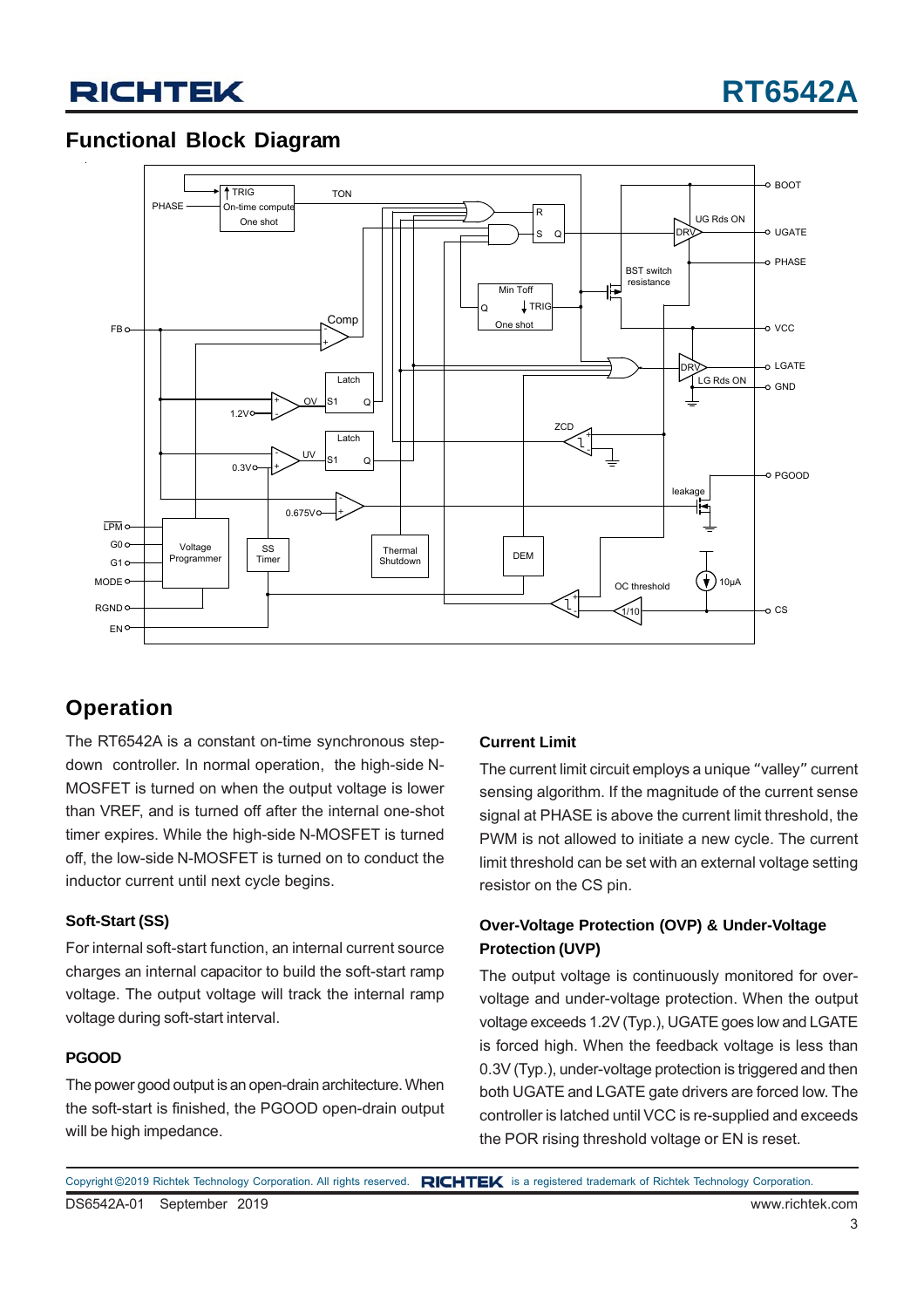

## **Absolute Maximum Ratings** (Note 1)

| • PHASE to GND                                 |  |
|------------------------------------------------|--|
|                                                |  |
|                                                |  |
| • BOOT to PHASE                                |  |
|                                                |  |
|                                                |  |
| • UGATE to PHASE                               |  |
|                                                |  |
|                                                |  |
| $\bullet$ LGATE to GND                         |  |
|                                                |  |
|                                                |  |
| • Power Dissipation, $P_D @ T_A = 25^{\circ}C$ |  |
|                                                |  |
| • Package Thermal Resistance (Note 2)          |  |
|                                                |  |
|                                                |  |
|                                                |  |
|                                                |  |
|                                                |  |
| • ESD Susceptibility (Note 3)                  |  |
|                                                |  |
|                                                |  |

## **Recommended Operating Conditions** (Note 4)

| ---- 3V to 26V      |
|---------------------|
| ---- 4.5V to 5.5V   |
| –40°C to 125°C $\,$ |

### **Electrical Characteristics**

(V<sub>CC</sub> = 5V, V<sub>IN</sub> = 8V, V<sub>EN</sub> = 5V, V<sub>CS</sub> = 1V, T<sub>A</sub> = 25°C, unless otherwise specified)

| <b>Parameter</b>                                  | Symbol   | <b>Test Conditions</b>                                                  | Min    | Typ | <b>Max</b> | Unit |  |  |  |
|---------------------------------------------------|----------|-------------------------------------------------------------------------|--------|-----|------------|------|--|--|--|
| <b>PWM Controller</b>                             |          |                                                                         |        |     |            |      |  |  |  |
| Supply Voltage                                    | $V_{CC}$ |                                                                         | 4.5    |     | 5.5        | V    |  |  |  |
| <b>V<sub>CC</sub></b> Quiescent Supply<br>Current | Ιo       | FB forced above the regulation point,<br>$EN = 5V$ , $LPM = 5V$         | --     | 200 | --         | μA   |  |  |  |
|                                                   | $IQ_LPM$ | FB forced above the regulation point,<br>$EN = 5V$ , $LPM = 0V$ , VCCIO |        | 30  | --         | μA   |  |  |  |
| V <sub>CC</sub> Shutdown Supply<br>Current        | Isd      | $EN = 0V$                                                               | --     | --  | 10         | μA   |  |  |  |
| <b>VFB Error Comparator</b><br>Threshold          |          | $G0 = 5V$ , $G1 = 5V$ , MODE = floating                                 | $-0.5$ | --  | 0.5        | $\%$ |  |  |  |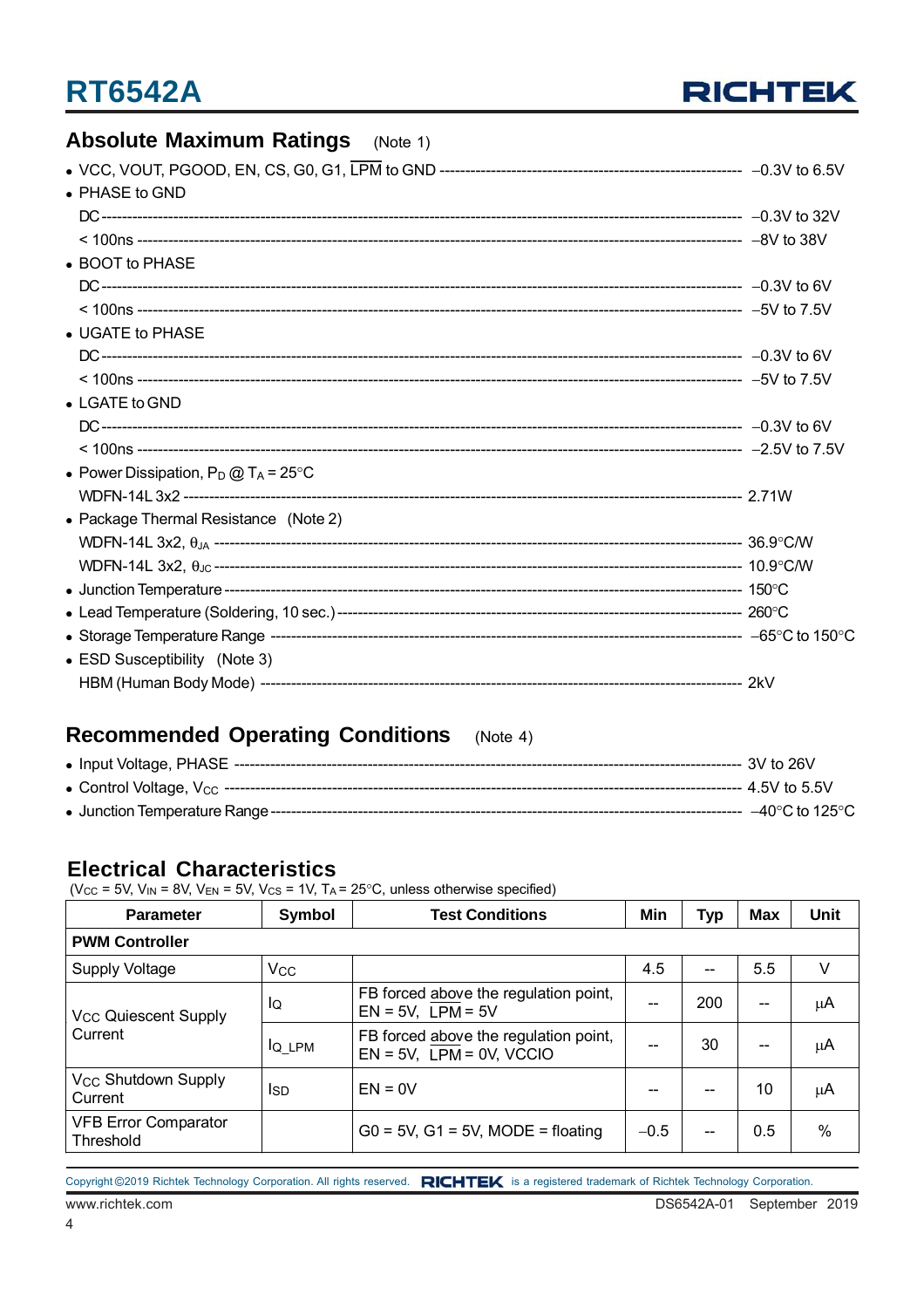| <b>Parameter</b>                                         | Symbol          | <b>Test Conditions</b>       | Min                      | <b>Typ</b>                          | <b>Max</b>               | <b>Unit</b>     |
|----------------------------------------------------------|-----------------|------------------------------|--------------------------|-------------------------------------|--------------------------|-----------------|
| <b>Switching Frequency</b>                               |                 | $V_{IN}$ = 12V at CCM        |                          | 560                                 |                          | kHz             |
| Minimum Off-Time                                         |                 |                              | 250                      | 400                                 | 550                      | ns              |
| <b>Current Sensing</b>                                   |                 |                              |                          |                                     |                          |                 |
| <b>CS Current</b>                                        |                 |                              | 9                        | 10                                  | 11                       | $\mu$ A         |
| <b>CS Current TC</b>                                     |                 |                              | $-$                      | 4700                                | $\overline{\phantom{a}}$ | PPM/°C          |
| zero Crossing Threshold                                  |                 | <b>GND - PHASE</b>           | $-8$                     | $\overline{\phantom{a}}$            | 4                        | mV              |
| <b>Protection Function</b>                               |                 |                              |                          |                                     |                          |                 |
| <b>Current Limit Threshold</b><br>Offset                 |                 | $GND - PHASE = VCS/10$       | $-10$                    | $\overline{\phantom{a}}$            | 10                       | mV              |
| <b>Negative Current Limit</b><br><b>Threshold Offset</b> |                 | $PHASE - GND = VCS/10$       | $-15$                    | --                                  | 15                       | mV              |
| UV Trip Level                                            |                 | UV detect, falling edge      | 0.25                     | 0.3                                 | 0.35                     | $\vee$          |
| <b>UVP Delay</b>                                         |                 | $VFB = 0.2V$                 |                          | 5                                   |                          | $\mu$ s         |
| OV Trip Level                                            |                 | OV detect, rising edge       | 1.14                     | 1.2                                 | 1.26                     | $\vee$          |
| <b>OVP Delay</b>                                         |                 | $VFB = 1.31V$                | --                       | 5                                   | $\overline{\phantom{a}}$ | $\mu$ s         |
| Vcc UVLO Threshold                                       |                 | Rising edge                  | 3.9                      | 4.2                                 | 4.5                      | V               |
| V <sub>CC</sub> UVLO Hysteresis                          |                 |                              | $\overline{\phantom{a}}$ | 100                                 | --                       | mV              |
| <b>Thermal Shutdown</b>                                  |                 | Latch                        | $\overline{\phantom{a}}$ | 150                                 | $-$                      | $\rm ^{\circ}C$ |
| Start Up & VID                                           |                 |                              |                          |                                     |                          |                 |
| VOUT Soft-Start                                          |                 | EN high to $V_{OUT} = 1.05V$ | --                       | 2.4                                 | $\overline{\phantom{a}}$ | ms              |
| Start Up Blanking Time                                   |                 | From $EN = high$             | $\overline{\phantom{a}}$ | 7.4                                 | $\overline{\phantom{a}}$ | ms              |
| <b>Driver On-Resistance</b>                              |                 |                              |                          |                                     |                          |                 |
| UGATE Driver (pull up)                                   | <b>RUGATEST</b> | BOOT-PHASE forced to 5V      | $\overline{\phantom{a}}$ | 2.5                                 | 5                        | Ω               |
| <b>UGATE Driver (sink)</b>                               | <b>RUGATESK</b> | BOOT-PHASE forced to 5V      | $\overline{\phantom{a}}$ | 1.5                                 | 3                        | Ω               |
| LGATE Driver (pull up)                                   | RLGATESr        | LGATE, high state            | $\overline{\phantom{a}}$ | 2.5                                 | 5                        | $\Omega$        |
| LGATE Driver (pull down)                                 | <b>RLGATESK</b> | LGATE, low state             | $\overline{\phantom{a}}$ | 0.8                                 | 1.6                      | $\Omega$        |
| Dead Time                                                |                 | <b>UGATE</b> rising          | --                       | 20                                  | $\overline{\phantom{a}}$ | ns              |
|                                                          |                 | <b>LGATE</b> rising          | $\overline{\phantom{a}}$ | 30                                  | --                       | ns              |
| Internal Boost Charging<br>Switch-On Resistance          |                 | VCC to BOOT, 10mA            | --                       | $-$                                 | 80                       | $\Omega$        |
| <b>LOGIC I/O</b>                                         |                 |                              |                          |                                     |                          |                 |
| <b>EN Input Voltage</b>                                  |                 | Controller OFF               | $\overline{\phantom{a}}$ | $-$                                 | 0.4                      | $\vee$          |
|                                                          |                 | Controller ON                | 1.2                      | $\overline{\phantom{a}}$            |                          | V               |
| G0, G1, LPM Input                                        |                 | Logic Low                    | --                       | $\overline{\phantom{a}}$            | 0.3                      | $\vee$          |
| Voltage                                                  |                 | Logic High                   | 0.8                      | $\overline{\phantom{a}}$            | $\overline{\phantom{a}}$ | $\vee$          |
|                                                          | Logic-Low       | <b>VPRIMCORE</b>             | --                       | $\hspace{0.05cm}$ $\hspace{0.05cm}$ | 0.8                      | V               |
| <b>MODE Select</b>                                       | Logic-High      | <b>VCCIO</b>                 | 2.7                      | $\overline{\phantom{a}}$            | $\overline{\phantom{a}}$ | V               |
|                                                          | Float           | V1.05A                       | 1.8                      | $\overline{\phantom{a}}$            | 2.2                      | V               |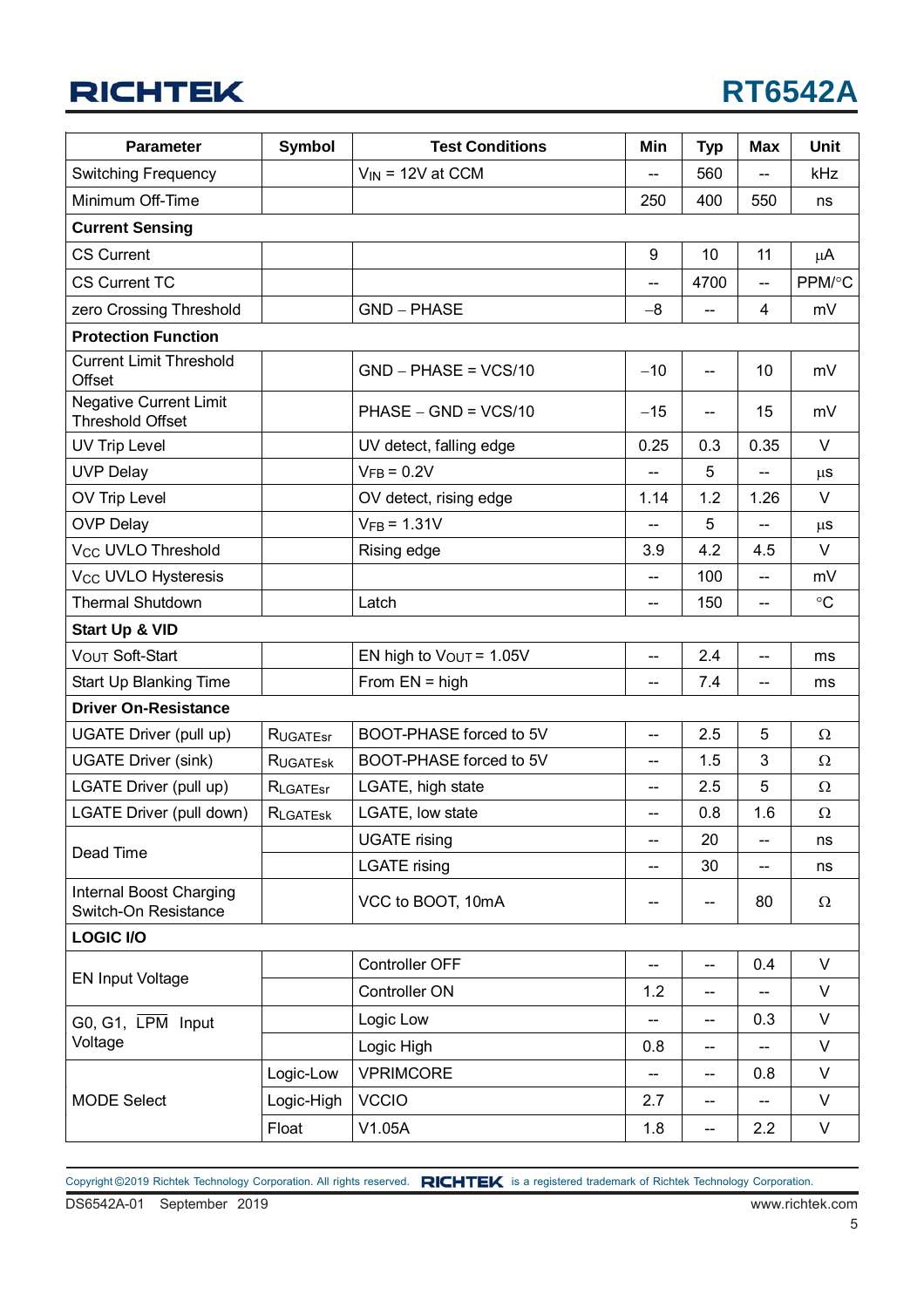

| <b>Parameter</b>                                           | <b>Test Conditions</b><br>Symbol |                                                  | Min   | Typ   | <b>Max</b> | Unit |  |
|------------------------------------------------------------|----------------------------------|--------------------------------------------------|-------|-------|------------|------|--|
| <b>PGOOD</b> (upper side threshold decide by OV threshold) |                                  |                                                  |       |       |            |      |  |
| Trip Threshold (falling)                                   |                                  | $Hys = 3%$                                       | 0.625 | 0.675 | 0.725      |      |  |
| <b>Propagation Delay</b>                                   |                                  | Falling edge, with respect to PGOOD<br>threshold | --    |       | --         | μS   |  |
| <b>Output Low Voltage</b>                                  |                                  | $Isink = 1mA$                                    |       |       | 0.4        |      |  |
| Leakage Current                                            |                                  | High state, forced to 5V                         | --    | --    |            | μA   |  |

- **Note 1.** Stresses beyond those listed under "Absolute Maximum Ratings" may cause permanent damage to the device. These are stress ratings only, and functional operation of the device at these or any other conditions beyond those indicated in the operational sections of the specifications is not implied. Exposure to absolute maximum rating conditions may affect device reliability.
- **Note 2.**  $\theta_{JA}$  is measured under natural convection (still air) at  $T_A = 25^\circ$ C with the component mounted on a high effectivethermal-conductivity four-layer test board on a JEDEC 51-7 thermal measurement standard.  $\theta_{JC}$  is measured at the exposed pad of the package.
- **Note 3.** Devices are ESD sensitive. Handling precaution is recommended.
- **Note 4.** The device is not guaranteed to function outside its operating conditions.

### **Typical Application Circuit**

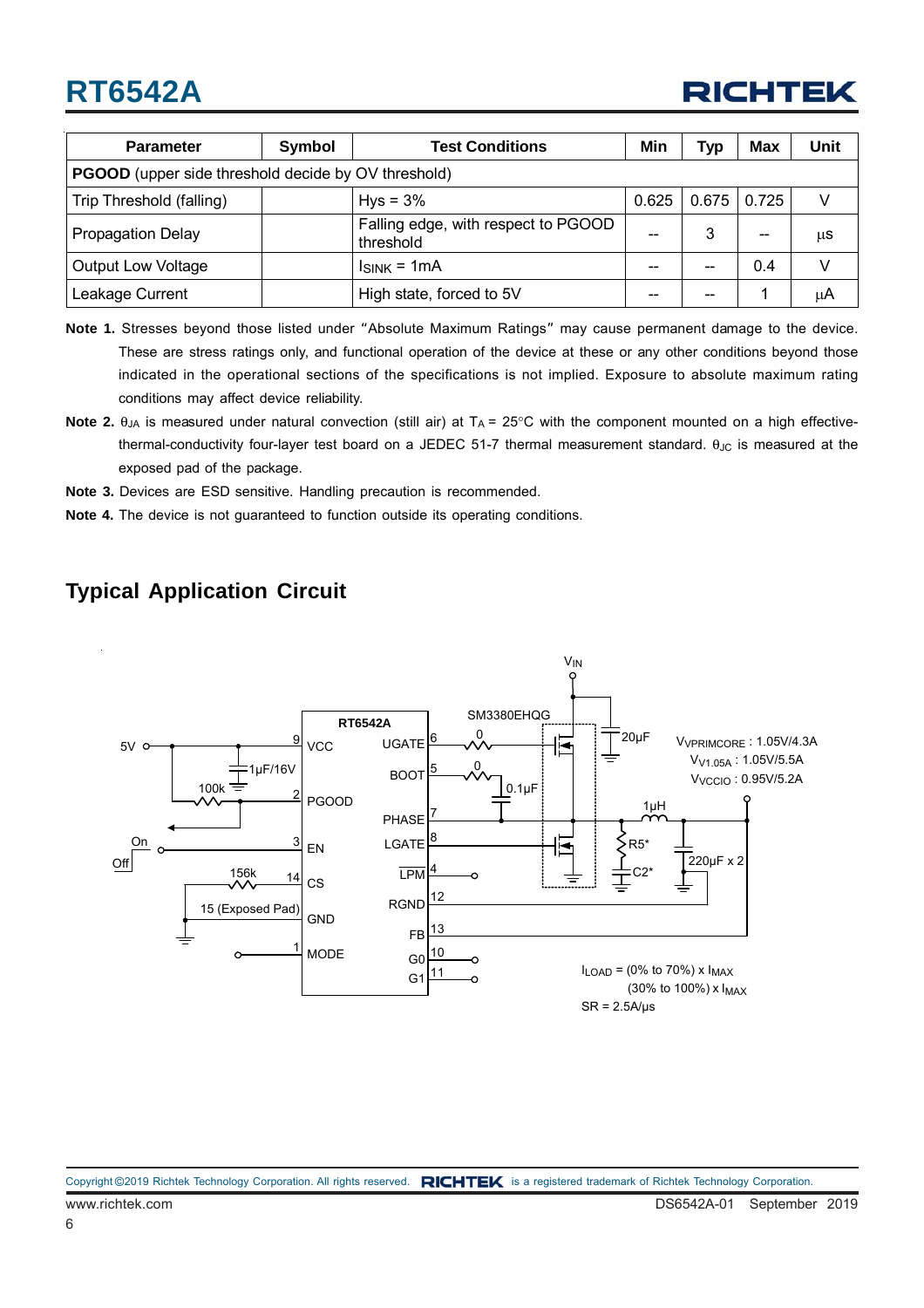## **Typical Operating Characteristics**









**Quiescent Current vs. Input Voltage**







Copyright ©2019 Richtek Technology Corporation. All rights reserved. RICHTEK is a registered trademark of Richtek Technology Corporation.

DS6542A-01 September 2019 www.richtek.com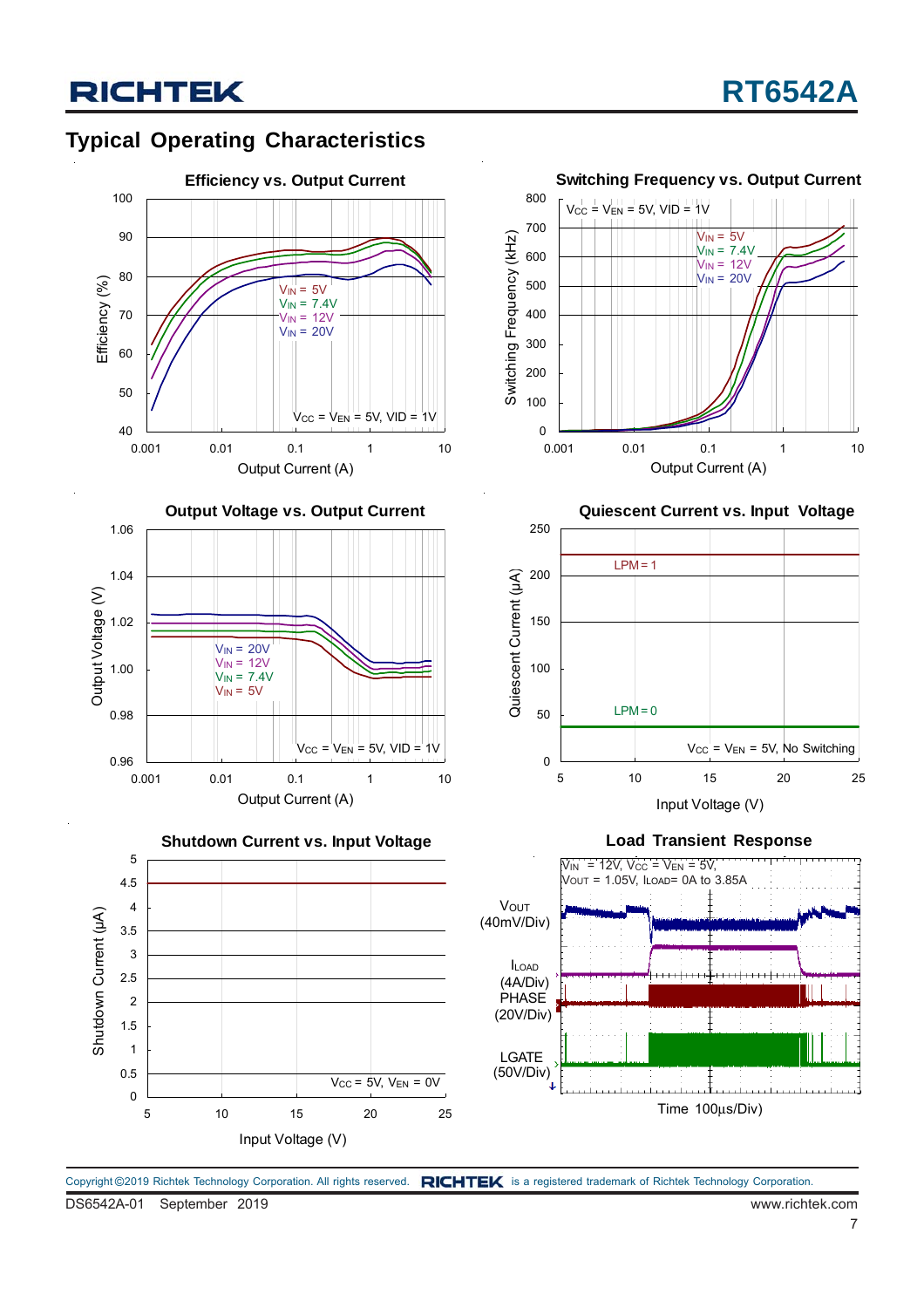



 $I_{LOAD} = 0.2A$ 



Time (2ms/Div) PGOOD (5V/Div) EN (5V/Div) **V**OUT (1V/Div) PHASE (20V/Div)

**LPM Ramp Up (VPRIMCORE)**





**LPM Ramp Up (VCCIO)**

**Power Off from EN**

 $V_{IN}$  = 12V,  $V_{CC}$  = 5V,  $V_{EN}$  = 5V  $\rightarrow$  0V, VID = 1V.



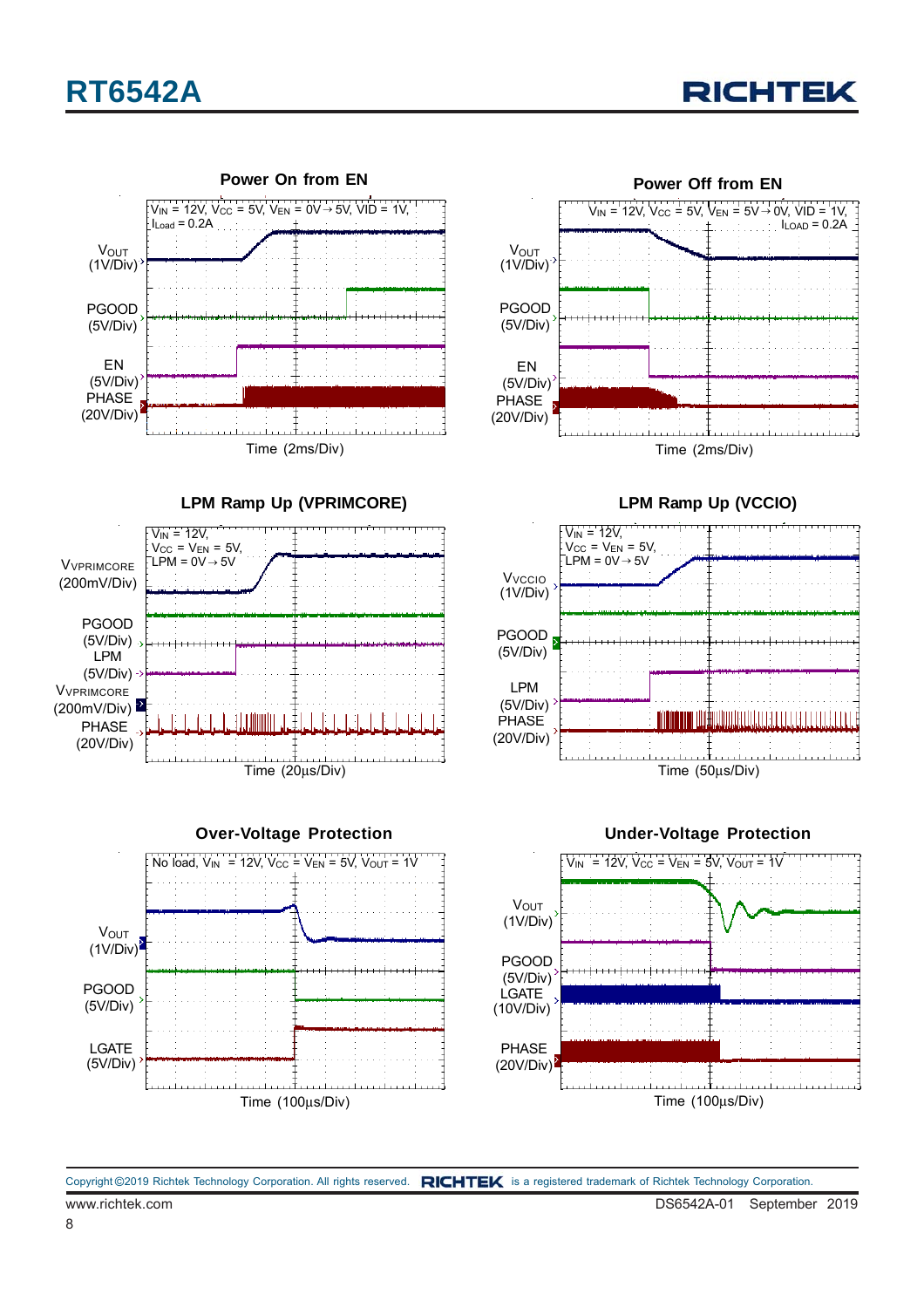### **Application Information**

The RT6542A is of a constant on-time PWM controller which provides four DC feedback voltages by controlling the G0 and G1 digital input. The constant on-time PWM control

scheme handles wide input / output ratios with ease and provides 100ns "instant-on" response to load steps while maintaining a relatively constant operating frequency and inductor operating point over a wide range of input voltages. The topology circumvents the poor load transient timing problems of fixed-frequency current mode PWMs, while avoiding the problems caused by widely varying switching frequencies in conventional constant on-time and constant off-time PWM schemes. The DRVTM mode PWM modulator is specifically designed to have better noise immunity for such a single output application.

### **PWM Operation**

The Mach Response<sup>™</sup>, DRV<sup>™</sup> mode controller relies on the output filter capacitor's Effective Series Resistance (ESR) to act as a current sense resistor, so the output ripple voltage provides the PWM ramp signal. Referring to the function diagrams of the RT6542A, the synchronous high-side MOSFET is turned on at the beginning of each cycle. After the internal one-shot timer expires, the highside MOSFET is turned off. The pulse width of this one shot is determined by the converter's input and output voltages to keep the frequency fairly constant over the input voltage range. Another one-shot sets a minimum off-time (400ns typ.)

### **On-Time Control (ton)**

The on-time one-shot comparator has two inputs. One input monitors the output voltage, while the other input samples the input voltage and converts it to a current. This input voltage proportional current is used to charge an internal on-time capacitor. The on-time is the time required for the voltage on this capacitor to charge from zero volts to  $V_{\text{OUT}}$ , thereby making the on-time of the highside switch directly proportional to the output voltage and inversely proportional to the input voltage. The implementation results in a nearly constant switching frequency without the need of a clock generator.

#### **Diode-Emulation Mode**

The RT6542A automatically reduces switching frequency at light load conditions to maintain high efficiency. This reduction of frequency is achieved smoothly and without increasing  $V_{\text{OUT}}$  ripple or load regulation. As the output current decreases from heavy load condition, the inductor current is also reduced, and eventually comes to the point that its valley touches zero current, which is the boundary between continuous conduction and discontinuous conduction modes. By emulating the behavior of diodes, the low-side MOSFET allows only partial negative current when the inductor freewheeling current becomes negative. As the load current is further decreased, it takes longer and longer to discharge the output capacitor to the level that is required for the next "ON" cycle. The on-time is kept the same as that in the heavy-load condition. In reverse, when the output current increases from light load to heavy load, the switching frequency increases to the preset value as the inductor current reaches the continuous condition. The transition load point to the light-load operation can be calculated as follows (Figure 1) :

$$
I_{LOAD} \approx \frac{(V_{IN} - V_{OUT})}{2L} \times t_{ON}
$$

where  $t_{ON}$  is the on-time.



Figure 1. Boundary Condition of CCM/DCM

The switching waveforms may appear noisy and asynchronous when light loading causes diode-emulation operation, but this is a normal operating condition that results in high light-load efficiency. Trade-offs in DEM noise vs. light-load efficiency is made by varying the inductor value. Generally, low inductor values produce a broader efficiency vs. load curve, while higher values result in higher full-load efficiency (assuming that the coil resistance remains fixed) and less output voltage ripple. The

DS6542A-01 September 2019 www.richtek.com Copyright ©2019 Richtek Technology Corporation. All rights reserved. RICHTEK is a registered trademark of Richtek Technology Corporation.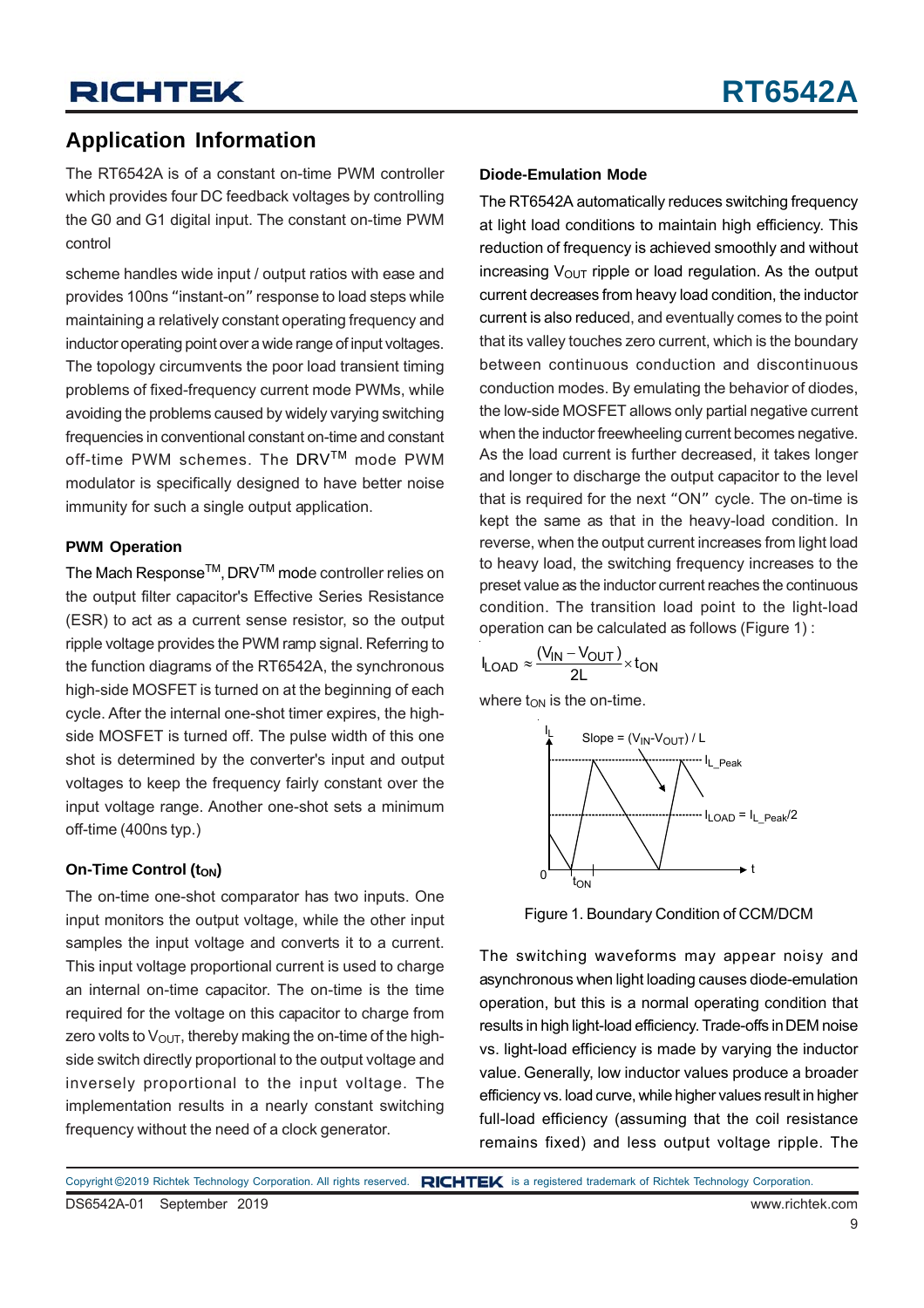disadvantages for using higher inductor values include larger physical size and degraded load-transient response (especially at low input voltage levels).

### **LPM (Low Power Mode) and Output Voltage Setting**

The RT6542A can support three rails VR , that are VPRIMCORE , V1.05A , VCCIO.

We can selected VR by Mode pin. When Mode pin is equal logic-low , VR is in VPRIMCORE. When Mode pin is equal logic-high, VR is in VCCIO. When Mode pin is floating, VR is in V1.05A. The VR output voltage is set by G1/G0 pin and LPM pin as listed in Table1.

Only VPRIMCORE and VCCIO rails can support low power mode (LPM) , where the output voltage of VPRIMCORE is decay to 0.75V by set  $\overline{\text{LPM}}$  pin from logic-high to logiclow , and VCCIO output voltage is decay to 0V when LPM pin from logic-high to logic-low.

When VR in V1.05A, the LPM pin must always high, that is V1.05A cannot support low power mode. While VR in VPRIMCORE and VCCIO , the LPM pin is assert , the PGOOD output must remains high impedance. The device also achieves a dynamic output voltage change by dynamic G1/G0 pins. This feature helps the system to minimize power consumption in standby or idle mode.

| <b>VR</b>        |                   | <b>LPM</b>  | <b>VID Setting</b> |                 |                | <b>Timing</b>                           | <b>Slew Rate</b> |      |
|------------------|-------------------|-------------|--------------------|-----------------|----------------|-----------------------------------------|------------------|------|
|                  | <b>Mode Logic</b> |             | G1 Logic           | <b>G0 Logic</b> | $V_{OUT} (V)$  | (LPM L to H)                            | $(mV/\mu s)$     |      |
|                  |                   | $\mathbf 0$ | X                  | X               | 0.75           | Tramp-up $< 40 \mu s$<br>0.75V to 1.05V |                  |      |
|                  |                   | 1           | $\mathbf 0$        | 0               | 1.05 (Default) |                                         | 15               |      |
| <b>VPRIMCORE</b> | $\mathbf 0$       | 1           | $\mathbf 0$        | 1               | 1              |                                         |                  |      |
|                  |                   | 1           | 1                  | $\mathbf 0$     | 0.95           |                                         |                  |      |
|                  |                   | 1           | 1                  | 1               | 0.9            |                                         |                  |      |
|                  |                   | Fixed 1     | X                  | X               | 1.05           | <b>NA</b>                               |                  |      |
|                  | Floating          | 1           | $\mathbf 0$        | 0               | 1.05 (Default) |                                         | 15               |      |
| V1.05A           |                   | 1           | $\mathbf 0$        | 1               | 1              |                                         |                  |      |
|                  |                   | 1           | 1                  | $\mathbf 0$     | 0.975          |                                         |                  |      |
|                  |                   | 1           | 1                  | 1               | 0.95           |                                         |                  |      |
| <b>VCCIO</b>     |                   | $\mathbf 0$ | X                  | X               | 0              |                                         |                  |      |
|                  | 1                 | 1           | $\mathbf 0$        | $\mathbf 0$     | 0.975          | Tramp-up $< 100 \mu s$<br>0V to 0.95V   | 15               |      |
|                  |                   | 1           | $\mathbf 0$        | 1               | 0.95 (Default) |                                         |                  |      |
|                  |                   | 1           | 1                  | $\mathbf 0$     | 0.875          |                                         |                  |      |
|                  |                   |             |                    |                 | 1              | 1                                       | 1                | 0.85 |

**Table 1. VID Table Definition**

### **Output Voltage Transition Operation**

The digital input control pins G0 and G1 allows  $V_{\text{OUT}}$  to transition to both higher and lower values. For a downward transition, the rapid change of Gx from high to low will suddenly cause  $V_{FB}$  to drop to a new internal  $V_{REF}$ . At this time the LGATE will drive high to turn on the low-side MOSFET and draw current from the output capacitor via the inductor. LGATE will remain on until  $V_{FB}$  falls to the new internal  $V_{RFE}$ , at which point a normal UGATE

switching cycle begins, as shown in Figure 2. For a down transition, the low-side MOSFET remains on until VFB reaches the new internal  $V_{REF}$ . Thus, the negative inductor current will be increased. If the negative current become large enough to trigger NOCP, the low-side MOSFET will be turned off to prevent large negative current from damaging the component. Refer to the Negative Over Current Limit section for a full description.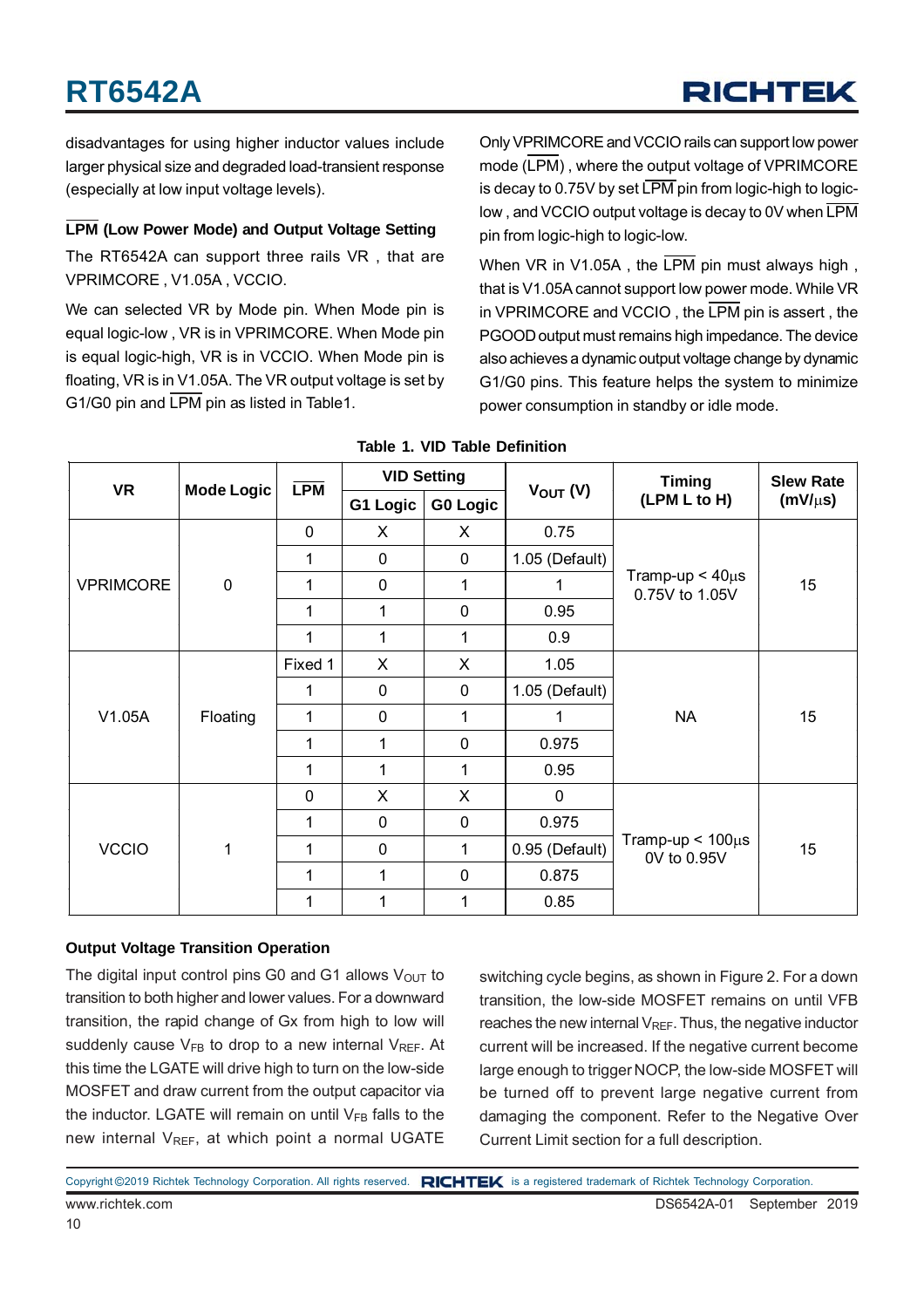## **RT6542A**



Figure 2. Output Voltage Down Transition

For an upward transition (from lower to higher  $V_{\text{OUT}}$ ) as shown in Figure 3, Gx changes from low to high and causes  $V_{FB}$  to rise to a new internal  $V_{REF}$ . This quickly trips the V<sub>FB</sub> comparator regardless of whether DEM is active or not, generating an UGATE on-time and causing a subsequent LGATE to be turned on. At the end of the minimum off-time (400ns), if  $V_{FB}$  is still below the new internal  $V_{REF}$ , another UGATE on-time will be started. This sequence continues until the FB pin exceeds the new internal V<sub>RFF</sub>.



Figure 3. Output Voltage Up Transition

If the  $V_{\text{OUT}}$  change is significant, there can be several consecutive cycle of UGATE on-time followed by minimum LGATE time. This can cause a rapid increase in inductor current : typically it only takes a few switching cycles for inductor current to rise up to the current limit. At some point the  $V_{FB}$  will rise up to the new internal VREF and the UGATE pulses will cease, but the inductor's  $LI<sup>2</sup>$  energy must then flow into the output capacitor. This can create a significant overshoot, as shown in Figure 4.



This overshoot can be approximated by the following equation, where  $I_{CL}$  is the current limit,  $V_{FINAL}$  is the desired set point for the final voltage, L is in  $\mu$ H and C<sub>OUT</sub> is in μF.

$$
V_{MAX} = \sqrt{(\frac{{I_{CL}}^2 \times L}{C_{OUT}}) + V_{FINAL}^2}
$$

### **Current Limit Setting (OCP)**

The RT6542A has a cycle-by-cycle current limiting control. The current limit circuit employs a unique "valley" current sensing algorithm. If the magnitude of the current sense signal at the CS pin is above the current limit threshold, the PWM is not allowed to initiate a new cycle (Figure.5). In order to provide both good accuracy and a cost effective solution, the RT6542A supports temperature compensated  $MOSFET R<sub>DS(ON)</sub>$  sensing. The CS pin should be connected to GND through the trip voltage setting resistor,  $R_{CS}$ . The 10µA CS terminal source current,  $I_{CS}$ , and the trip voltage setting resistor,  $R_{CS}$ , set the CS trip voltage,  $V_{CS}$ , as in the following equation.

 $V_{CS}$ (mV) = R<sub>CS</sub>(k $\Omega$ )×10( $\mu$ A)

DS6542A-01 September 2019 www.richtek.com Copyright ©2019 Richtek Technology Corporation. All rights reserved. RICHTEK is a registered trademark of Richtek Technology Corporation.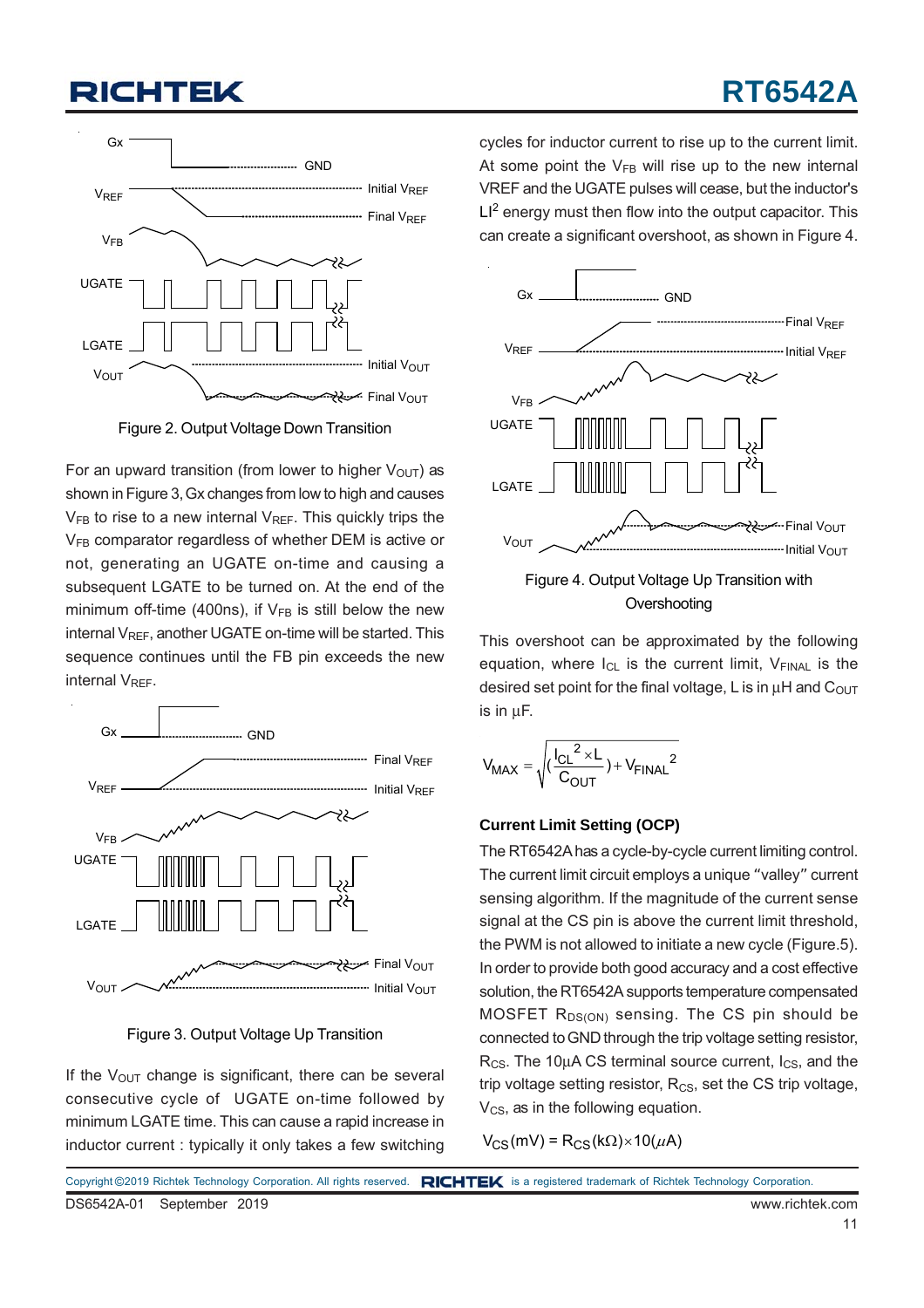## RICHTEK

The Inductor current can be monitored by the voltage between GND and the PHASE pin. Hence, the PHASE pin should be connected to the drain terminal of the lowside MOSFET. ICS has temperature coefficient to compensate the temperature dependency of the  $R_{DS(ON)}$ .

GND is used as the positive current sensing node, so GND should be connected to the source terminal of the bottom MOSFET.

While the comparison is being done during the OFF state,  $V_{CS}$  sets the valley level of the inductor current. Thus, the load current at over-current threshold,  $I_{\text{LOAD-OC}}$ , can be calculated as follows :

$$
I_{\text{LOAD\_OC}} = \frac{V_{CS}}{10 \times R_{DS(ON)}} + \frac{I_{\text{ripple}}}{2}
$$

$$
= \frac{V_{CS}}{10 \times R_{DS(ON)}} + \frac{1}{2 \times L \times f_{SW}} \times \frac{(V_{IN} - V_{OUT}) \times V_{OUT}}{V_{IN}}
$$

In an over-current condition, the current to the load exceeds the current to the output capacitor, thus causing the output voltage to fall. Eventually the voltage crosses the undervoltage protection threshold and the device shuts down.



Figure 5. "Vally" Current Limit

### **Negative Over Current Limit (PWM Only Mode)**

The RT6542A supports cycle-by-cycle negative over current limiting in CCM Mode only. The over current limit is set to be negative but is the same absolute value as the positive over current limit. If output voltage continues to rise, the low-side MOSEFT remains on. Thus, the inductor current is reduced and reverses direction after it reaches zero. When there is too much negative current in the inductor, the low-side MOSFET is turned off and the current flows towards VIN through the body diode of the high-side MOSFET. Because this protection limits the discharge current of the output capacitor, the output voltage

tends to rise, eventually hitting the over-voltage protection threshold and shutting down the device. If the device hits the negative over current threshold again before output voltage is discharged to the target level, the low-side MOSFET is turned off and the process repeats. It ensures maximum allowable discharge capability when output voltage continues to rise. On the other hand, if the output is discharged to the target level before negative current threshold is reached, the low-side MOSFET is turned off, the high-side MOSFET is then turned on, and the device resumes normal operation.

### **MOSFET Gate Driver (UGATE, LGATE)**

The high-side driver is designed to drive high current, low  $R_{DS(ON)}$  N-MOSFET(s). When configured as a floating driver, 5V bias voltage is delivered from the VCC supply.

The average drive current is proportional to the gate charge at  $V_{GS}$  = 5V times switching frequency. The instantaneous drive current is supplied by the flying capacitor between the BOOT and PHASE pins. A dead time to prevent shoot through is internally generated between high-side MOSFET off to low-side MOSFET on, and low-side MOSFET off to high-side MOSFET on. The low-side driver is designed to drive high current, low  $R_{DS(ON)}$ NMOSFET(s). The internal pull-down transistor that drives LGATE low is robust, with a  $0.8\Omega$  typical on resistance. A 5V bias voltage is delivered from the  $V_{CC}$  supply. The instantaneous drive current is supplied by the flying capacitor between VCC and GND.

For high current applications, some combinations of high and low-side MOSFETs might be encountered that will cause excessive gate drain coupling, which can lead to efficiency killing, EMI-producing shoot through currents. This is often remedied by adding a resistor in series with BOOT, which increases the turn-on time of the high-side MOSFET without degrading the turn-off time, as shown in Figure 6.



Figure 6. Reducing the UGATE Rise Time

www.richtek.com DS6542A-01 September 2019 Copyright ©2019 Richtek Technology Corporation. All rights reserved. RICHTEK is a registered trademark of Richtek Technology Corporation.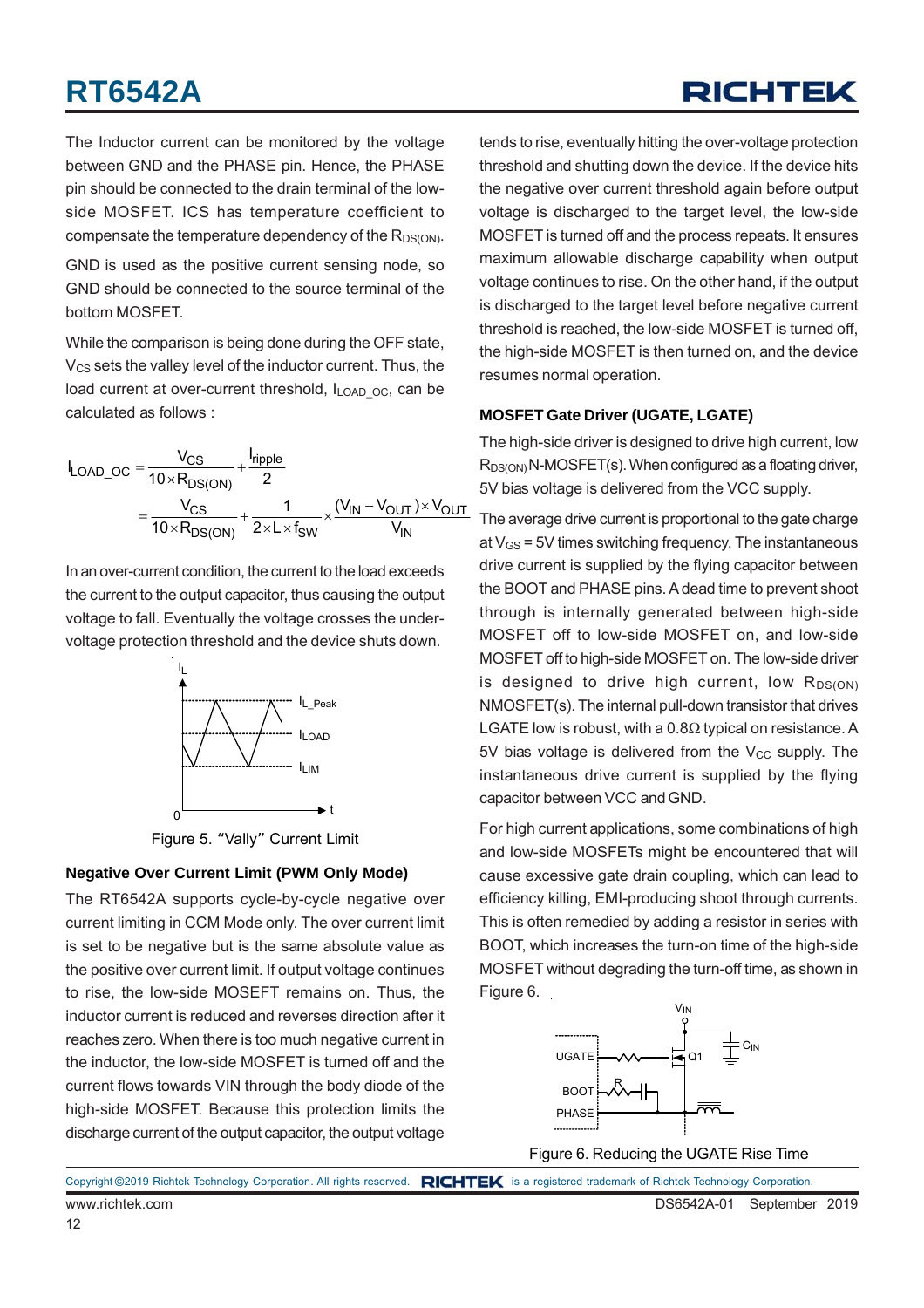### **Power Good Output (PGOOD)**

The power good output is an open-drain output and requires a pull-up resistor. When the feedback voltage is above 1.2V or below 0.3V, PGOOD will be pulled low. PGOOD is allowed to be high until soft-start ends and the output reaches 85% of its set voltage. There is a 3μs delay built into PGOOD circuitry to prevent false transition. When G0 or G1 changes, PGOOD remains in its present state for 32 clock cycles. Meanwhile,  $V_{\text{OUT}}$  or  $V_{\text{FB}}$  regulates to the new level.

#### **POR , UVLO and Soft-Start**

Power On Reset (POR) occurs when VCC rises above 4.2V (typ). After POR is triggered, the RT6542A will reset the fault latch and prepare the PWM for operation. Below 3.6V (typ.), the VCC Under-Voltage Lockout (UVLO) circuitry inhibits switching by keeping UGATE and LGATE low. A built-in soft-start is used to prevent surge current from the power supply input after EN is enabled. It clamps the ramping of the internal reference voltage which is compared with the FB signal. The typical soft-start duration is 1.2ms.

#### **Over-Voltage Protection (OVP)**

The output voltage can be continuously monitored for overvoltage protection. When VFB exceeds 1.2V, over-voltage protection is triggered and the low-side MOSFET is latched on. This activates the low-side MOSFET to discharge the output capacitor. The RT6542A is latched once OVP is triggered and can only be released by VCC or EN power on reset. There is a 5μs delay built into the over-voltage protection circuit to prevent false transitions.

### **Under-Voltage Protection (UVP)**

The output voltage can be continuously monitored for undervoltage protection. When  $V_{FB}$  is less than 0.3V, undervoltage protection is triggered and then both UGATE and LGATE gate drivers are forced low. In order to remove the residual charge on the output capacitor during the under voltage period, if PHASE is greater than 1V, the LGATE is forced high until PHASE is lower than 1V. There is a 5μs delay built into the under-voltage protection circuit to prevent false transitions. During soft-start, the UVP blanking time is 3.4ms.

#### **Output Inductor Selection**

The switching frequency (on-time) and operating point (% ripple or LIR) determine the inductor value as follows :

$$
L = \frac{T_{ON} \times (V_{IN} - V_{OUT})}{LIR \times I_{LOAD(MAX)}}
$$

where LIR is the ratio of peak-to-peak ripple current to the maximum average inductor current. Select a low pass inductor having the lowest possible DC resistance that fits in the allowed dimensions. Ferrite cores are often the best choice, although powdered iron is inexpensive and can work well at 200kHz. The core must be large enough not to saturate at the peak inductor current ( $I_{\text{PEAK}}$ ):

$$
I_{PEAK} = I_{LOAD(MAX)} + \frac{LIR}{2} \times I_{LOAD(MAX)}
$$

#### **Output Capacitor Selection**

The output filter capacitor must have ESR low enough to meet output ripple and load transient requirement. Also, the capacitance must be high enough to absorb the inductor energy going from a full load to no load condition without tripping the OVP circuit. For CPU core voltage converters and other applications where the output is subject to violent load transient, the output capacitor's size depends on how much ESR is needed to prevent the output from dipping too low under a load transient. Ignoring the sag due to finite capacitance :

$$
ESR \leq \frac{V_{P-P}}{I_{LOAD(MAX)}}
$$

In non-CPU applications, the output capacitor's size depends on how much ESR is needed to maintain at an acceptable level of output voltage ripple :

$$
ESR \leq \frac{V_{P-P}}{LIR \times I_{LOAD(MAX)}}
$$

Organic semiconductor capacitor(s) or special polymer capacitor(s) are recommended.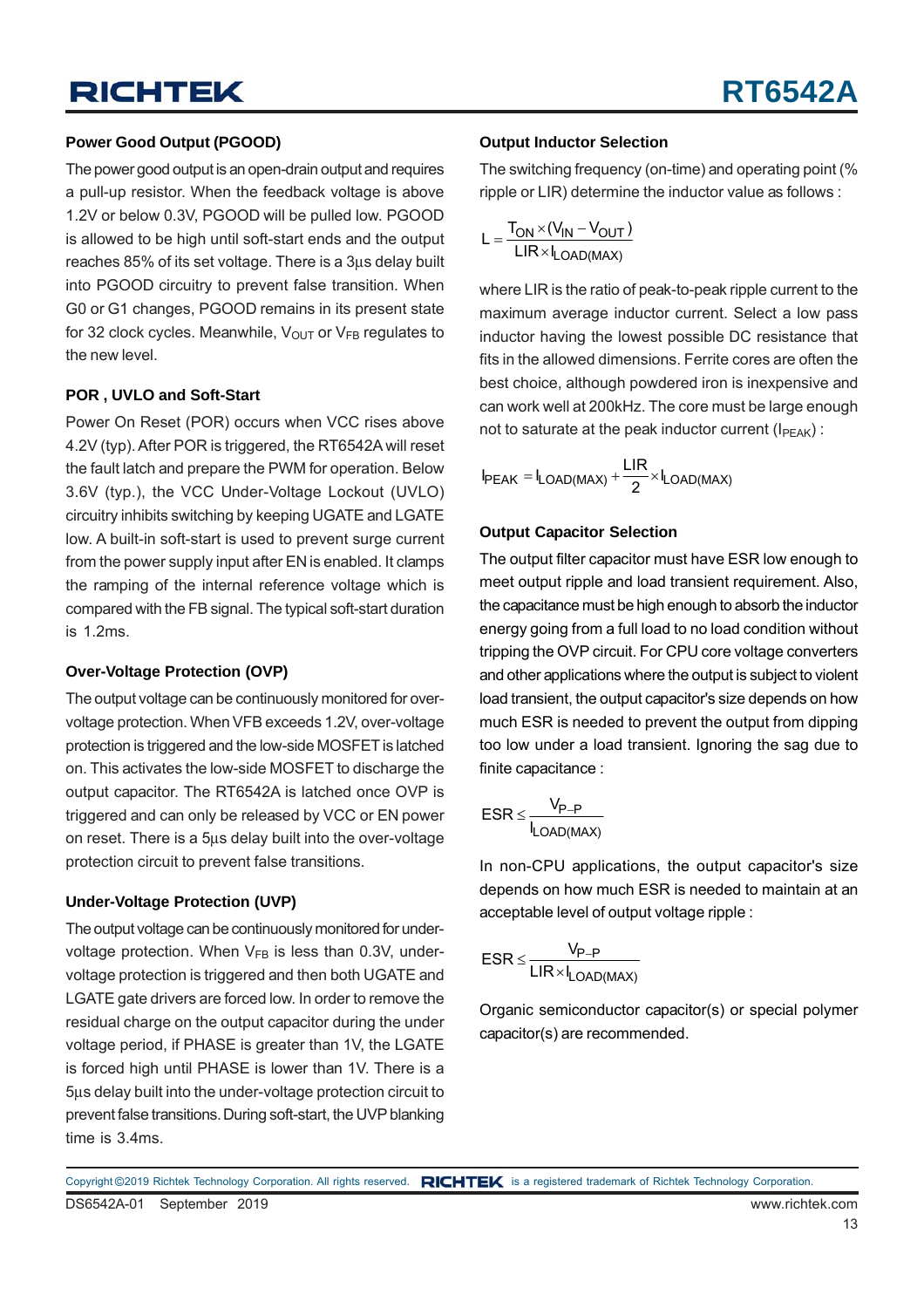#### **Thermal Considerations**

The junction temperature should never exceed the absolute maximum junction temperature  $T_{J(MAX)}$ , listed under Absolute Maximum Ratings, to avoid permanent damage to the device. The maximum allowable power dissipation depends on the thermal resistance of the IC package, the PCB layout, the rate of surrounding airflow, and the difference between the junction and ambient temperatures. The maximum power dissipation can be calculated using the following formula :

 $P_{D(MAX)} = (T_{J(MAX)} - T_A)/\theta_{JA}$ 

where  $T_{J(MAX)}$  is the maximum junction temperature,  $T_A$  is the ambient temperature, and  $\theta_{JA}$  is the junction-to-ambient thermal resistance.

For continuous operation, the maximum operating junction temperature indicated under Recommended Operating Conditions is 125°C. The junction-to-ambient thermal resistance,  $\theta_{JA}$ , is highly package dependent. For a WDFN-14L 3x2 package, the thermal resistance,  $\theta_{JA}$ , is 36.9°C/W on a standard JEDEC 51-7 high effective-thermalconductivity four-layer test board. The maximum power dissipation at  $T_A = 25^{\circ}$ C can be calculated as below :

P<sub>D(MAX)</sub> = (125°C – 25°C) / (36.9°C/W) = 2.71W for a WDFN-14L 3x2 package.

The maximum power dissipation depends on the operating ambient temperature for the fixed  $T_{J(MAX)}$  and the thermal resistance,  $θ_{JA}$ . The derating curves in Figure 7 allows the designer to see the effect of rising ambient temperature on the maximum power dissipation.



#### Figure 7. Derating Curve of Maximum Power Dissipation

#### **Layout Considerations**

Layout is very important in high frequency switching converter design. If designed improperly, the PCB could radiate excessive noise and contribute to converter instability. For best performance of the RT6542A, the following guidelines should be strictly followed.

- $\rightarrow$  Connect an RC low-pass filter from VCC, (1μF and 10Ω are recommended). Place the filter capacitor close to the IC.
- $\triangleright$  Keep current limit setting network as close as possible to the IC. Routing of the network should be kept away from high voltage switching nodes to prevent it from coupling.
- Connections from the drivers to the respective gate of the high-side or the low-side MOSFET should be as short as possible to reduce stray inductance.
- All sensitive analog traces and components pertaining to FB, GND, EN, PGOOD, CS and VCC should be placed away from high voltage switching nodes such as PHASE, LGATE, UGATE, or BOOT nodes to prevent it from coupling. Use internal layer(s) as ground plane(s) and shield the feedback trace from power traces and components.
- Current sense connections must always be made using Kelvin connections to ensure an accurate signal, with the current limit resistor located at the device.
- ▶ Power sections should connect directly to ground plane(s) using multiple vias as required for current handling (including the chip power ground connections). Power components should be placed to minimize loops and reduce losses.